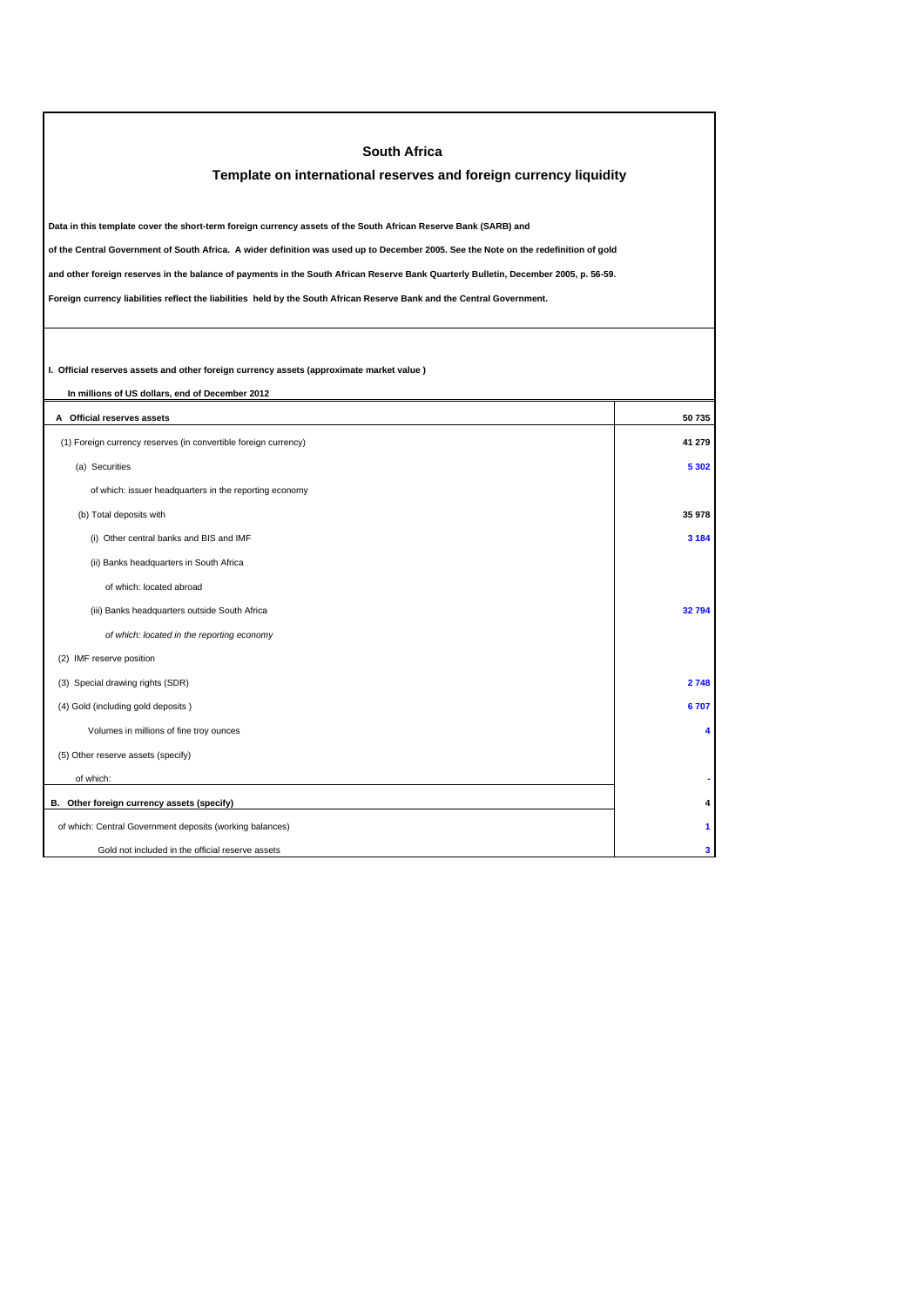| II. Predetermined short term net drains on foreign currency assets (nominal value) p.2                                                                               |                                                |                         |                                            |                                        |  |  |  |  |
|----------------------------------------------------------------------------------------------------------------------------------------------------------------------|------------------------------------------------|-------------------------|--------------------------------------------|----------------------------------------|--|--|--|--|
| In millions of US dollars, end of December 2012                                                                                                                      |                                                |                         |                                            |                                        |  |  |  |  |
|                                                                                                                                                                      | Total<br>Maturity Breakdown(residual maturity) |                         |                                            |                                        |  |  |  |  |
|                                                                                                                                                                      | Up to one<br>year                              | Up to 1 month           | More than 1<br>month and up to<br>3 months | More than 3 months<br>and up to 1 year |  |  |  |  |
| 1. Foreign currency loans, securities and deposits                                                                                                                   |                                                |                         |                                            |                                        |  |  |  |  |
| of which: SARB                                                                                                                                                       |                                                |                         |                                            |                                        |  |  |  |  |
| Outflows (-)<br>Principal                                                                                                                                            |                                                |                         |                                            |                                        |  |  |  |  |
| Interest<br>$(-)$                                                                                                                                                    |                                                |                         |                                            |                                        |  |  |  |  |
| Inflows $(+)$<br>Principal                                                                                                                                           |                                                |                         |                                            |                                        |  |  |  |  |
| Interest<br>$^{(+)}$                                                                                                                                                 |                                                |                         |                                            |                                        |  |  |  |  |
| <b>Central Government</b>                                                                                                                                            |                                                |                         |                                            |                                        |  |  |  |  |
| Outflows (-)<br>Principal                                                                                                                                            | $-2091$                                        | $-10$                   | $-59$                                      | $-2021$                                |  |  |  |  |
| Interest<br>$(-)$                                                                                                                                                    | $-750$                                         | $-41$                   | $-86$                                      | $-624$                                 |  |  |  |  |
| Inflows $(+)$<br>Principal                                                                                                                                           |                                                |                         |                                            |                                        |  |  |  |  |
| $^{(+)}$<br>Interest                                                                                                                                                 |                                                |                         |                                            |                                        |  |  |  |  |
|                                                                                                                                                                      |                                                |                         |                                            |                                        |  |  |  |  |
| 2. Aggregate short and long positions in forwards and futures in foreign currencies vis-à-vis<br>the domestic currency (including the forward leg of currency swaps) |                                                |                         |                                            |                                        |  |  |  |  |
| (a) Short positions (-) (Net per period)                                                                                                                             | -1                                             | $-1$                    |                                            |                                        |  |  |  |  |
| (b) Long positions (+) (Net per period)                                                                                                                              | 5 2 3 3                                        | 1576                    | 2 1 7 1                                    | 1 4 8 6                                |  |  |  |  |
|                                                                                                                                                                      |                                                |                         |                                            |                                        |  |  |  |  |
| 3 Other (specify)                                                                                                                                                    | $\overline{2}$                                 | $\overline{2}$          | $\mathbf 0$                                |                                        |  |  |  |  |
| (a) Other accounts payable (-) (Net per period)                                                                                                                      |                                                |                         |                                            |                                        |  |  |  |  |
| Other accounts receivable (+) (Net per period)                                                                                                                       | $\overline{\mathbf{2}}$                        | $\overline{\mathbf{2}}$ | $\mathbf 0$                                |                                        |  |  |  |  |
|                                                                                                                                                                      |                                                |                         |                                            |                                        |  |  |  |  |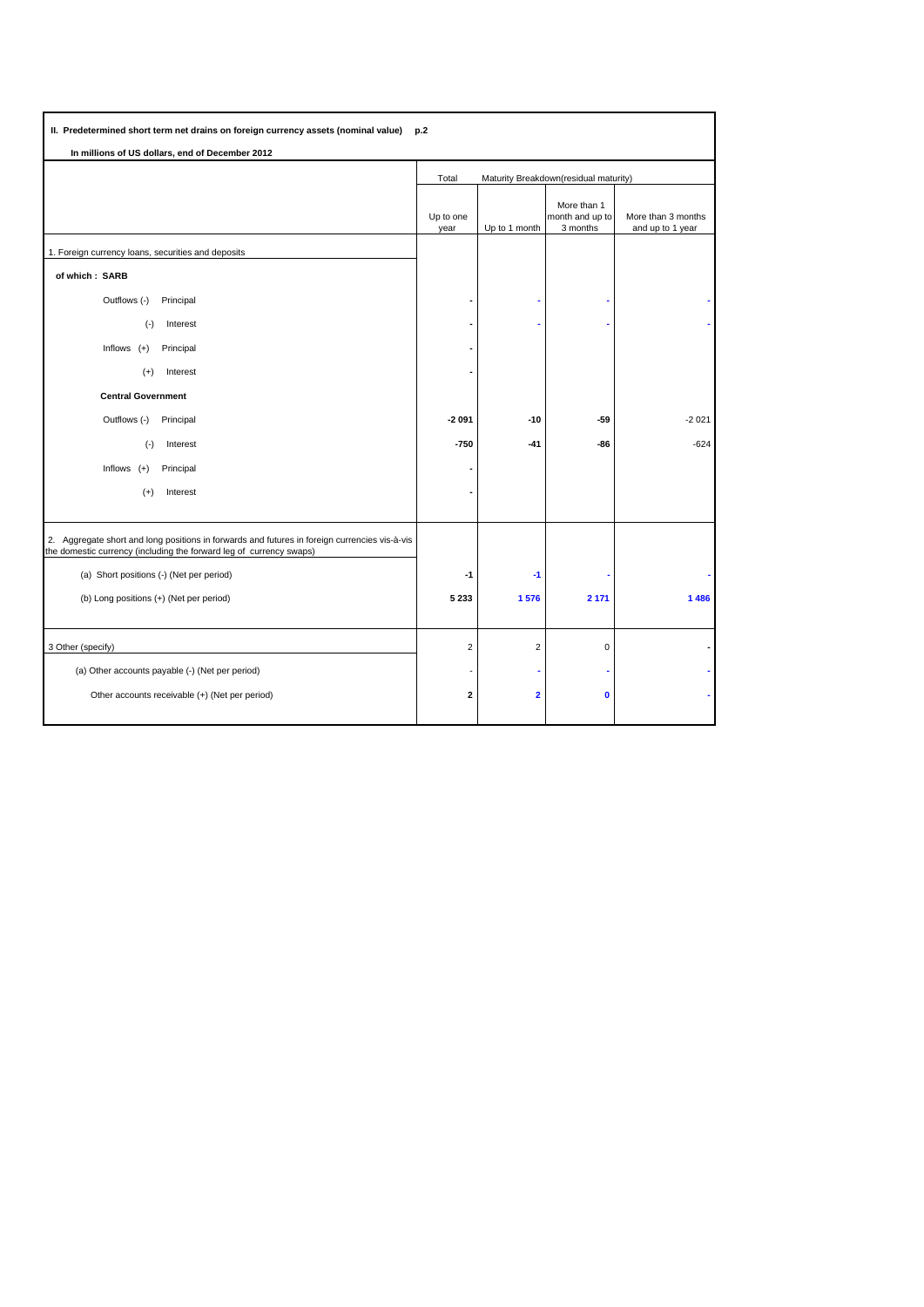| III. Contingent short-term net drains on foreign currency assets (nominal value)            |              |                                        |                                            |                                        |  |
|---------------------------------------------------------------------------------------------|--------------|----------------------------------------|--------------------------------------------|----------------------------------------|--|
| In millions of US dollars, end of December 2012                                             |              |                                        |                                            |                                        |  |
|                                                                                             | Total        | Maturity breakdown (residual maturity) |                                            |                                        |  |
|                                                                                             | Up to 1 year | Up to 1 month                          | More than 1<br>month and up to<br>3 months | More than 3 months<br>and up to 1 year |  |
| 1. Contingent liabilities in foreign currency                                               |              |                                        |                                            |                                        |  |
| (a) Collateral guarantees on debt falling due within 1 year                                 |              |                                        |                                            |                                        |  |
| (b) Other contingent liabilities                                                            | $-68$        | $-1$                                   | $-24$                                      | $-43$                                  |  |
| of which: Central Government                                                                |              |                                        |                                            |                                        |  |
| Principal                                                                                   | -49          | -1                                     | $-21$                                      | $-27$                                  |  |
| Interest                                                                                    | -19          |                                        | -3                                         | $-16$                                  |  |
|                                                                                             |              |                                        |                                            |                                        |  |
| 2. Foreign currency securities issued with embedded options (puttable bonds)                |              |                                        |                                            |                                        |  |
| 3. Undrawn, unconditional credit lines provided by                                          |              |                                        |                                            |                                        |  |
| (a) other central banks and international organisations                                     |              |                                        |                                            |                                        |  |
| $BIS (+)$                                                                                   |              |                                        |                                            |                                        |  |
| $IMF (+)$                                                                                   |              |                                        |                                            |                                        |  |
| (b) banks and other financial institutions headquartered in South Africa                    |              |                                        |                                            |                                        |  |
| (c) banks and other financial institutions headquartered outside South Africa (+)           |              |                                        |                                            |                                        |  |
|                                                                                             |              |                                        |                                            |                                        |  |
| 4. Aggregate short and long positions of options in foreign vis-à-vis the domestic currency |              |                                        |                                            |                                        |  |
| (a)<br>Short positions                                                                      |              |                                        |                                            |                                        |  |
| (i) Bought puts                                                                             |              |                                        |                                            |                                        |  |
| (ii) Written puts                                                                           |              |                                        |                                            |                                        |  |
| (b)<br>Long positions                                                                       |              |                                        |                                            |                                        |  |
| (i) Bought puts                                                                             |              |                                        |                                            |                                        |  |
| (ii) Written puts                                                                           |              |                                        |                                            |                                        |  |